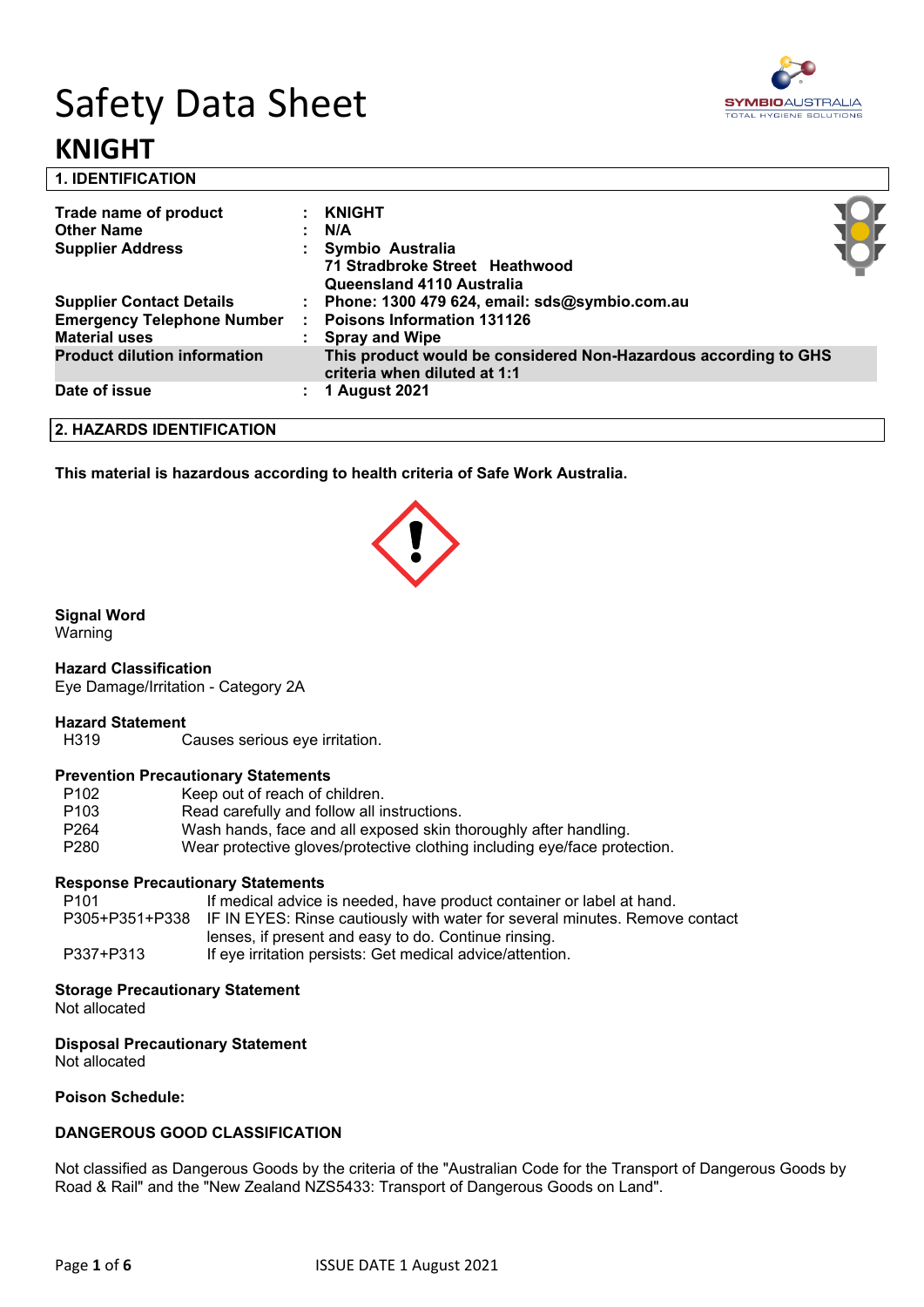### **3. COMPOSITION INFORMATION**

| <b>CHEMICAL ENTITY</b>                                                                                                                                 | CAS NO                                         | <b>PROPORTION</b>                                                           |
|--------------------------------------------------------------------------------------------------------------------------------------------------------|------------------------------------------------|-----------------------------------------------------------------------------|
| Nonylphenol, ethoxylated<br>Ethanol<br>Ethanol, 2-butoxy-<br>Benzenesulfonic acid, dodecyl-, sodium salt<br>Ingredients determined to be Non-Hazardous | 9016-45-9<br>64-17-5<br>111-76-2<br>25155-30-0 | $1 - 5 \%$<br>$1 - 5%$<br>$1 - 5\%$<br>$1 - 5 \%$<br><b>Balance</b><br>100% |

#### **4. FIRST AID MEASURES**

If poisoning occurs, contact a doctor or Poisons Information Centre (Phone Australia 131 126, New Zealand 0800 764 766).

**Inhalation:** Remove victim from exposure - avoid becoming a casualty. Remove contaminated clothing and loosen remaining clothing. Allow patient to assume most comfortable position and keep warm. Keep at rest until fully recovered. Seek medical advice if effects persist.

**Skin Contact:** If skin or hair contact occurs, remove contaminated clothing and flush skin and hair with running water. If swelling, redness, blistering or irritation occurs seek medical assistance.

**Eye contact:** If in eyes, hold eyelids apart and flush the eyes continuously with running water. Continue flushing until advised to stop by the Poisons Information Centre or a Doctor; or for at least 15 minutes and transport to Doctor or Hospital.

**Ingestion:** Rinse mouth with water. If swallowed, do NOT induce vomiting. Give a glass of water to drink. Never give anything by the mouth to an unconscious patient. If vomiting occurs give further water. Seek medical advice.

**PPE for First Aiders:** Wear gloves, safety glasses. Available information suggests that gloves made from should be suitable for intermittent contact. However, due to variations in glove construction and local conditions, the user should make a final assessment. Always wash hands before smoking, eating, drinking or using the toilet. Wash contaminated clothing and other protective equipment before storing or re-using.

**Notes to physician:** Treat symptomatically.

#### **5. FIRE FIGHTING MEASURES**

**Hazchem Code:** Not applicable.

**Suitable extinguishing media:** If material is involved in a fire use water fog (or if unavailable fine water spray), alcohol resistant foam, standard foam, dry agent (carbon dioxide, dry chemical powder).

**Specific hazards:** Non-combustible material.

**Fire fighting further advice:** Not applicable.

#### **6. ACCIDENTAL RELEASE MEASURES**

#### **SMALL SPILLS**

Wear protective equipment to prevent skin and eye contamination. Avoid inhalation of vapours or dust. Wipe up with absorbent (clean rag or paper towels). Collect and seal in properly labelled containers or drums for disposal.

#### **LARGE SPILLS**

Clear area of all unprotected personnel. Slippery when spilt. Avoid accidents, clean up immediately. Wear protective equipment to prevent skin and eye contamination and the inhalation of vapours. Work up wind or increase ventilation. Contain - prevent run off into drains and waterways. Use absorbent (soil, sand or other inert material). Collect and seal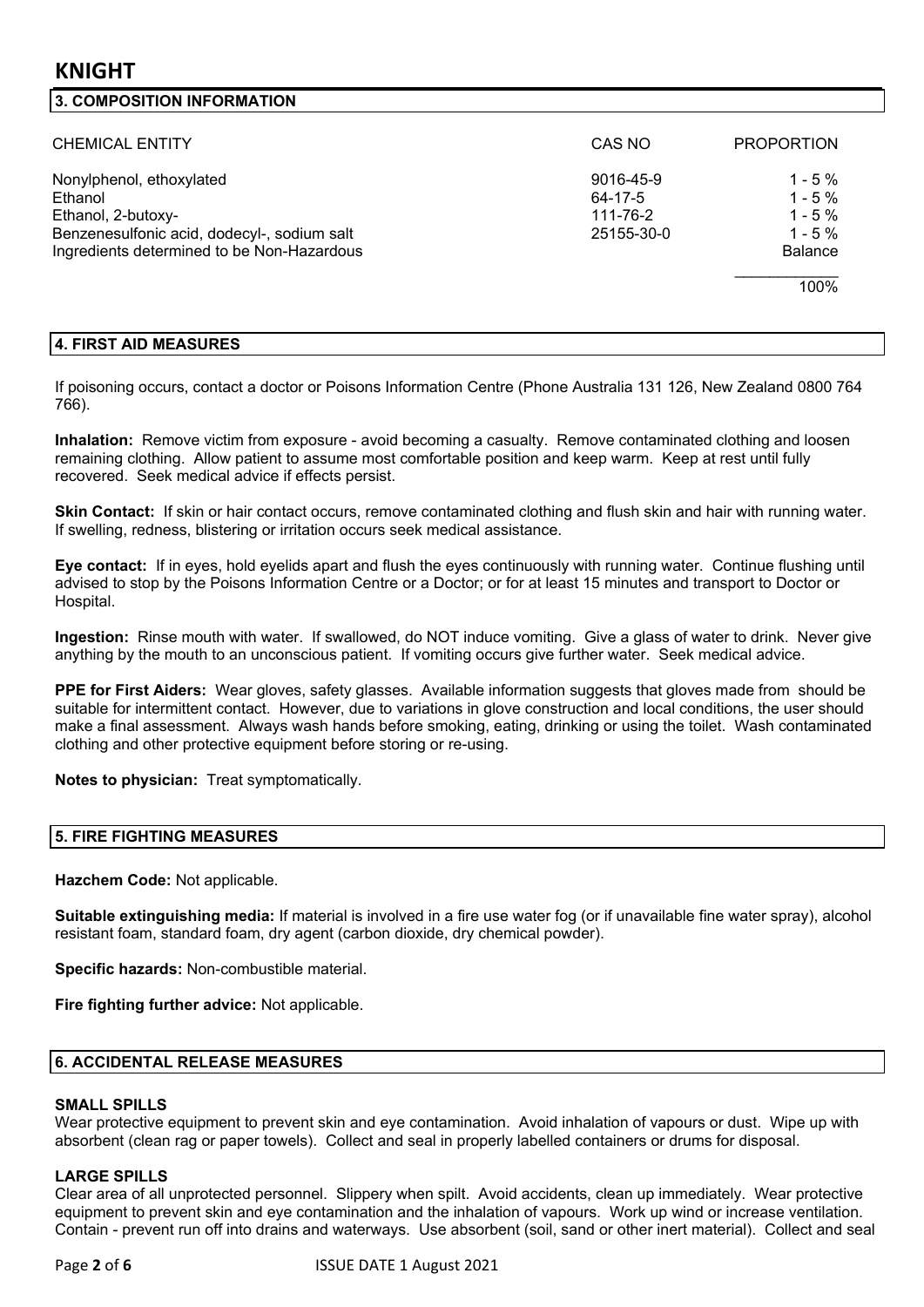in properly labelled containers or drums for disposal. If contamination of crops, sewers or waterways has occurred advise local emergency services.

#### **Dangerous Goods - Initial Emergency Response Guide No:** Not applicable

#### **7. HANDLING AND STORAGE**

**Handling:** Avoid eye contact and repeated or prolonged skin contact. Avoid inhalation of vapour, mist or aerosols.

**Storage:** Store in a cool, dry, well-ventilated place and out of direct sunlight. Store away from foodstuffs. Store away from incompatible materials described in Section 10. Store away from sources of heat and/or ignition. Keep container standing upright. Keep containers closed when not in use - check regularly for leaks.

#### **8. EXPOSURE CONTROLS / PERSONAL PROTECTION**

#### **National occupational exposure limits:**

|                 | ™A   |       | <b>STEL</b>    |                          | <b>NOTICES</b>           |
|-----------------|------|-------|----------------|--------------------------|--------------------------|
|                 | ppm  | mg/m3 | ppm            | mg/m3                    |                          |
| 2-Butoxyethanol | 20   | 96.9  | 50             | 242                      | Sk                       |
| Ethyl alcohol   | 1000 | 1880  | $\blacksquare$ | $\overline{\phantom{a}}$ | $\overline{\phantom{0}}$ |

As published by Safe Work Australia.

TWA - The time-weighted average airborne concentration over an eight-hour working day, for a five-day working week over an entire working life.

STEL (Short Term Exposure Limit) - the average airborne concentration over a 15 minute period which should not be exceeded at any time during a normal eight-hour workday.

'Sk' Notice - absorption through the skin may be a significant source of exposure. The exposure standard is invalidated if such contact should occur.

These Exposure Standards are guides to be used in the control of occupational health hazards. All atmospheric contamination should be kept to as low a level as is workable. These exposure standards should not be used as fine dividing lines between safe and dangerous concentrations of chemicals. They are not a measure of relative toxicity.

If the directions for use on the product label are followed, exposure of individuals using the product should not exceed the above standard. The standard was created for workers who are routinely, potentially exposed during product manufacture.

**Biological Limit Values:** As per the "National Model Regulations for the Control of Workplace Hazardous Substances (Safe Work Australia)" the ingredients in this material do not have a Biological Limit Allocated.

**Engineering Measures:** Ensure ventilation is adequate to maintain air concentrations below Exposure Standards. Use only in well ventilated areas. Use with local exhaust ventilation or while wearing appropriate respirator.

#### **Personal Protection Equipment:** GLOVES, SAFETY GLASSES.

Personal protective equipment (PPE) must be suitable for the nature of the work and any hazard associated with the work as identified by the risk assessment conducted.

Wear gloves, safety glasses. Available information suggests that gloves made from should be suitable for intermittent contact. However, due to variations in glove construction and local conditions, the user should make a final assessment. Always wash hands before smoking, eating, drinking or using the toilet. Wash contaminated clothing and other protective equipment before storing or re-using.

**Hygiene measures:** Keep away from food, drink and animal feeding stuffs. When using do not eat, drink or smoke. Wash hands prior to eating, drinking or smoking. Avoid contact with clothing. Avoid eye contact and repeated or prolonged skin contact. Avoid inhalation of vapour, mist or aerosols. Ensure that eyewash stations and safety showers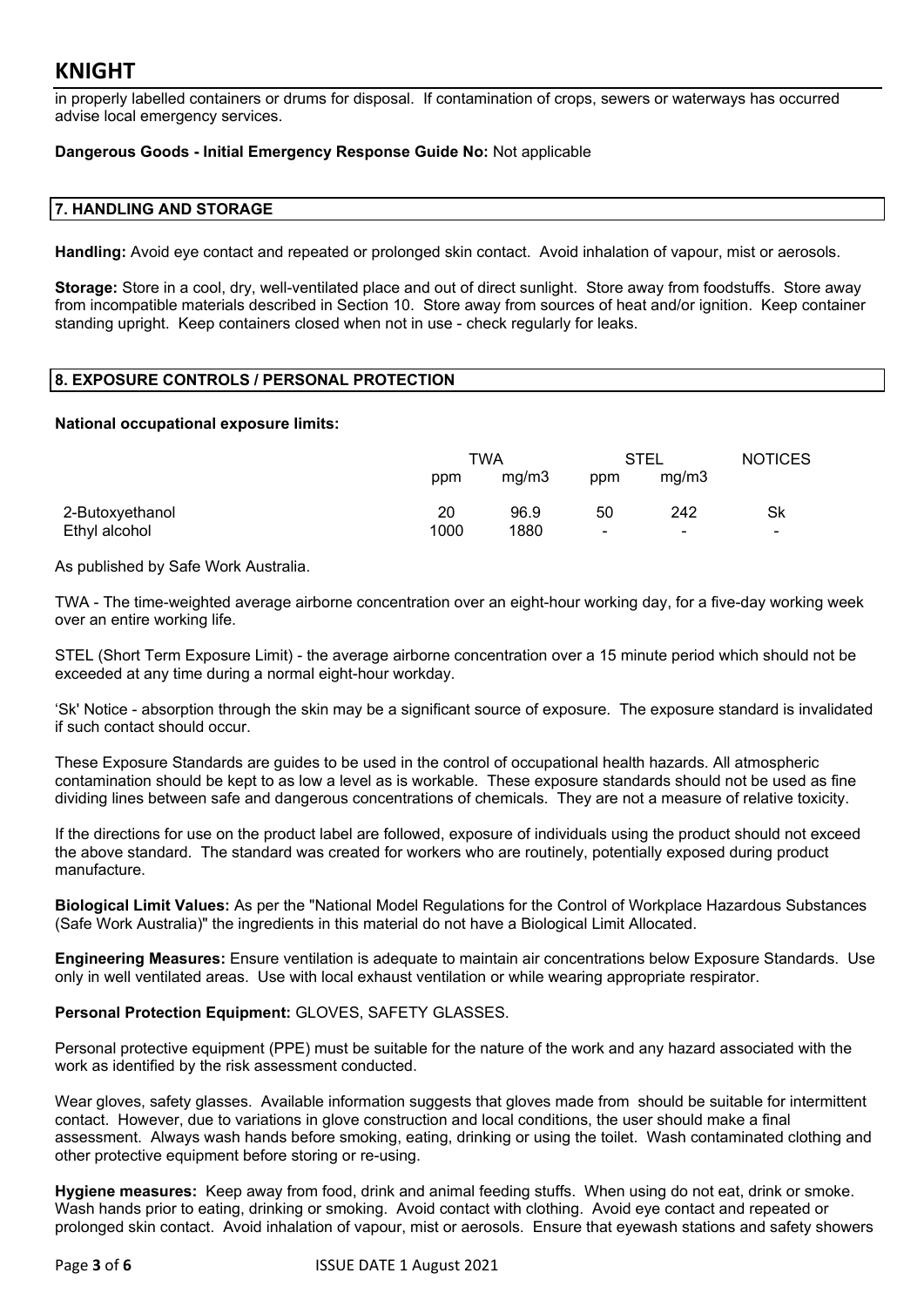are close to the workstation location.

#### **9. PHYSICAL AND CHEMICAL PROPERTIES**

| Form:          | Liquid                |
|----------------|-----------------------|
| <b>Colour:</b> | Blue                  |
| Odour:         | <b>Bland Chemical</b> |

**Specific Gravity:** 1.00 - 1.05 **Flash Point (°C):** 70.00 **Boiling Point/Range (°C):** 100 (Approx) **pH:** 7.0 - 8.5

**Solubility:** Completely soluble in water

(Typical values only - consult specification sheet)  $N Av = Not available, N App = Not applicable$ 

#### **10. STABILITY AND REACTIVITY**

**Chemical stability:** This material is thermally stable when stored and used as directed.

**Conditions to avoid:** Elevated temperatures and sources of ignition.

**Incompatible materials:** Oxidising agents.

**Hazardous decomposition products:** Oxides of carbon and nitrogen, smoke and other toxic fumes.

**Hazardous reactions:** No known hazardous reactions.

#### **11. TOXICOLOGICAL INFORMATION**

No adverse health effects expected if the product is handled in accordance with this Safety Data Sheet and the product label. Symptoms or effects that may arise if the product is mishandled and overexposure occurs are:

#### **Acute Effects**

**Inhalation:** Material may be an irritant to mucous membranes and respiratory tract.

**Skin contact:** Contact with skin may result in irritation.

**Ingestion:** Swallowing can result in nausea, vomiting and irritation of the gastrointestinal tract.

**Eye contact:** An eye irritant.

#### **Acute toxicity**

**Inhalation:** This material has been classified as not hazardous for acute inhalation exposure. Acute toxicity estimate (based on ingredients):  $LC_{50}$  > 20.0 mg/L for vapours or  $LC_{50}$  > 5.0 mg/L for dust and mist.

**Skin contact:** This material has been classified as not hazardous for acute dermal exposure. Acute toxicity estimate (based on ingredients):  $LD_{50}$  > 2,000 mg/Kg bw

**Ingestion:** This material has been classified as not hazardous for acute ingestion exposure. Acute toxicity estimate (based on ingredients):  $LD_{50}$  > 2,000 mg/Kg bw

**Corrosion/Irritancy:** Eye: this material has been classified as a Category 2A Hazard (reversible effects to eyes). Skin: this material has been classified as not corrosive or irritating to skin.

**Sensitisation:** Inhalation: this material has been classified as not a respiratory sensitiser. Skin: this material has been classified as not a skin sensitiser.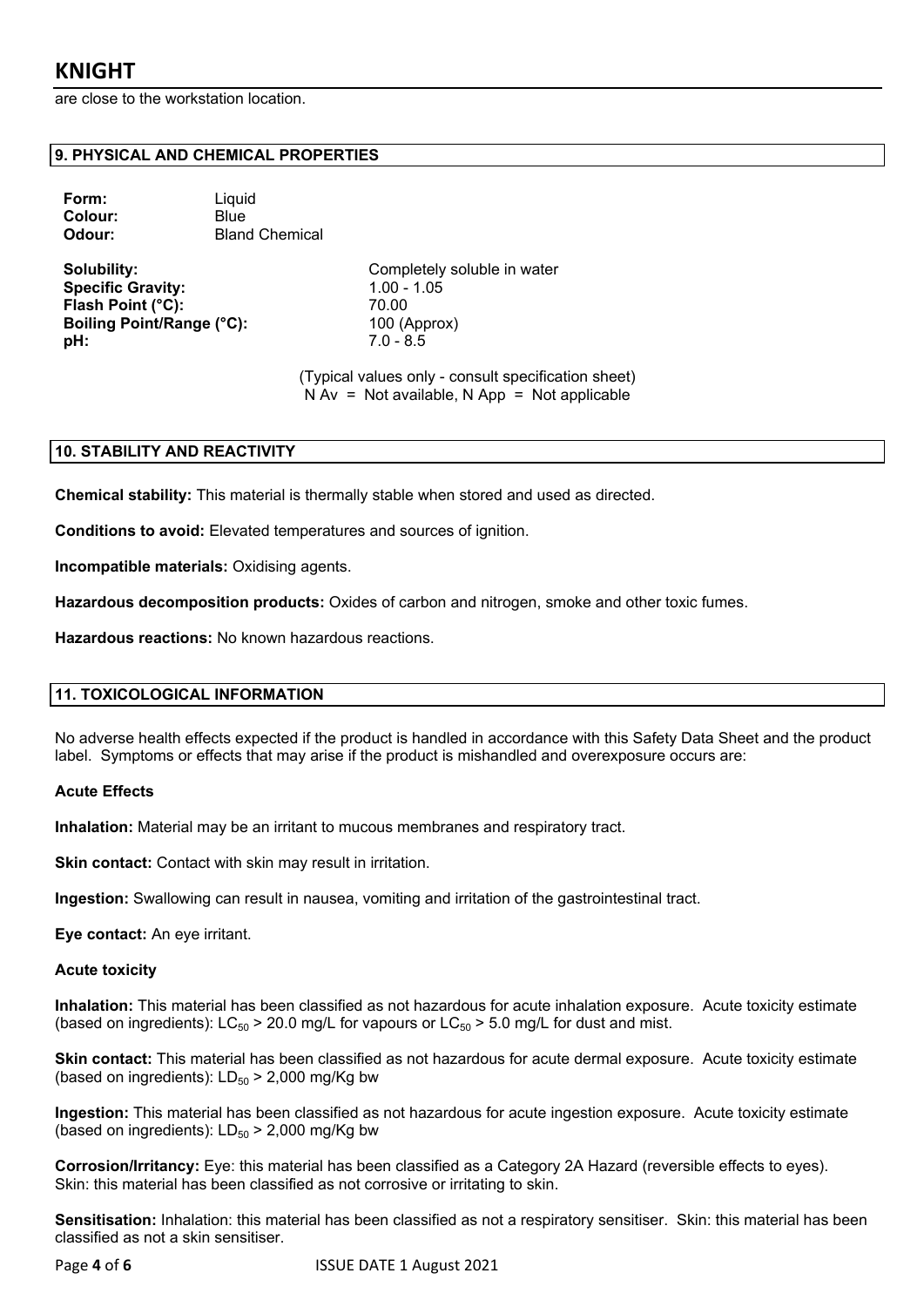**Aspiration hazard:** This material has been classified as not an aspiration hazard.

**Specific target organ toxicity (single exposure):** This material has been classified as not a specific hazard to target organs by a single exposure.

#### **Chronic Toxicity**

**Mutagenicity:** This material has been classified as not a mutagen.

**Carcinogenicity:** This material has been classified as not a carcinogen.

**Reproductive toxicity (including via lactation):** This material has been classified as not a reproductive toxicant.

**Specific target organ toxicity (repeat exposure):** This material has been classified as not a specific hazard to target organs by repeat exposure.

#### **12. ECOLOGICAL INFORMATION**

Avoid contaminating waterways.

**Acute aquatic hazard:** This material has been classified as not hazardous for acute aquatic exposure. Acute toxicity estimate (based on ingredients): > 100 mg/L

**Long-term aquatic hazard:** This material has been classified as not hazardous for chronic aquatic exposure. Nonrapidly or rapidly degradable substance for which there are adequate chronic toxicity data available OR in the absence of chronic toxicity data, Acute toxicity estimate (based on ingredients): >100 mg/L, where the substance is not rapidly degradable and/or BCF < 500 and/or log  $K_{ow}$  < 4.

**Ecotoxicity:** No information available.

**Persistence and degradability:** No information available.

**Bioaccumulative potential:** No information available.

**Mobility:** No information available.

#### **13. DISPOSAL CONSIDERATIONS**

Persons conducting disposal, recycling or reclamation activities should ensure that appropriate personal protection equipment is used, see "Section 8. Exposure Controls and Personal Protection" of this SDS.

If possible material and its container should be recycled. If material or container cannot be recycled, dispose in accordance with local, regional, national and international Regulations.

#### **14. TRANSPORT INFORMATION**

#### **ROAD AND RAIL TRANSPORT**

Not classified as Dangerous Goods by the criteria of the "Australian Code for the Transport of Dangerous Goods by Road & Rail" and the "New Zealand NZS5433: Transport of Dangerous Goods on Land".

#### **MARINE TRANSPORT**

Not classified as Dangerous Goods by the criteria of the International Maritime Dangerous Goods Code (IMDG Code) for transport by sea.

#### **AIR TRANSPORT**

Not classified as Dangerous Goods by the criteria of the International Air Transport Association (IATA) Dangerous Goods Regulations for transport by air.